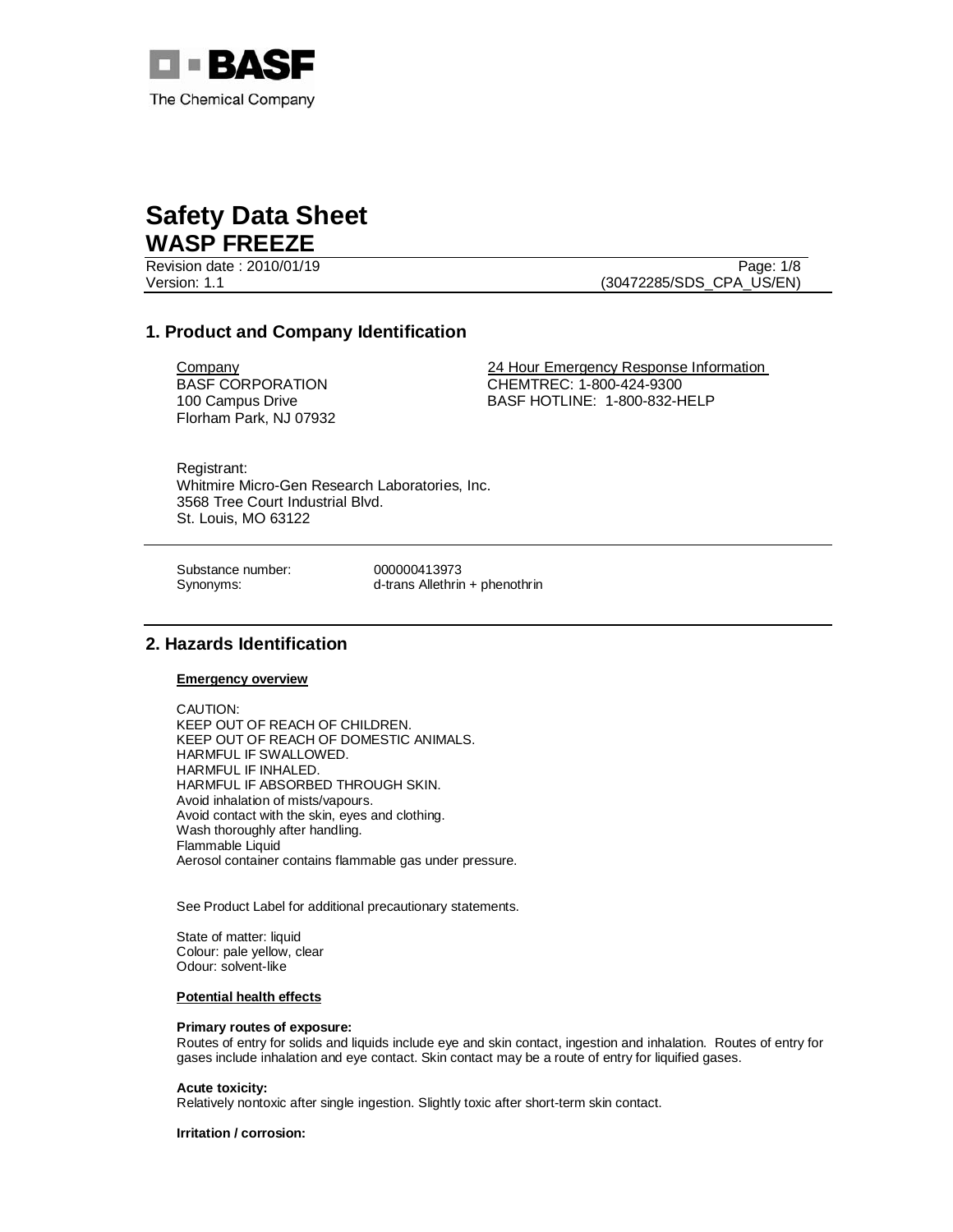Revision date : 2010/01/19 Page: 2/8

Version: 1.1 (30472285/SDS\_CPA\_US/EN)

Contact may result in eye irritation. May cause moderate irritation to the skin.

#### **Sensitization:**

Skin sensitizing effects were not observed in animal studies.

#### **Signs and symptoms of overexposure:**

Vomiting may cause aspiration pneumonia due to the ingredients.

## **3. Composition / Information on Ingredients**

| <b>CAS Number</b> | Content (W/W) | <b>Chemical name</b>                        |
|-------------------|---------------|---------------------------------------------|
| 28057-48-9        | 0.129%        | d-trans Allethrin                           |
| 26002-80-2        | $0.12 \%$     | Phenothrin                                  |
| 64742-47-8        | $> 10.0\%$    | Distillates (petroleum), hydrotreated light |
|                   | $>= 85.0 %$   | Proprietary ingredients                     |

## **4. First-Aid Measures**

#### **General advice:**

First aid providers should wear personal protective equipment to prevent exposure. Remove contaminated clothing. Move person to fresh air. If person is not breathing, call 911 or ambulance, then give artificial respiration, preferably mouth-to-mouth if possible. Call a poison control center or physician for treatment advice. Have the product container or label with you when calling a poison control center or doctor or going for treatment.

#### **If inhaled:**

Remove the affected individual into fresh air and keep the person calm.

#### **If on skin:**

Rinse skin immediately with plenty of water for 15 - 20 minutes.

#### **If in eyes:**

Hold eyes open and rinse slowly and gently with water for 15 to 20 minutes. Remove contact lenses, if present, after first 5 minutes, then continue rinsing.

#### **If swallowed:**

Never induce vomiting or give anything by mouth if the victim is unconscious or having convulsions. Do not induce vomiting. Have person sip a glass of water if able to swallow.

#### **Note to physician**

Treatment: Aspiration of this product during induced emesis can result in lung injury. If evacuation of stomach contents is considered necessary, use method least likely to cause aspiration, such as gastric lavage after endotracheal intubation.

## **5. Fire-Fighting Measures**

| Flash point:<br>NFPA 30B flammability: | approx. $62 °C$ | (Tag closed cup) |
|----------------------------------------|-----------------|------------------|
|                                        | Level 3 Aerosol |                  |

### **Suitable extinguishing media:**

foam, dry extinguishing media, carbon dioxide

#### **Hazards during fire-fighting:**

carbon monoxide, carbon dioxide,

The substances/groups of substances mentioned can be released in case of fire. Aerosol container contains flammable gas under pressure. Risk of explosion at excessive temperatures.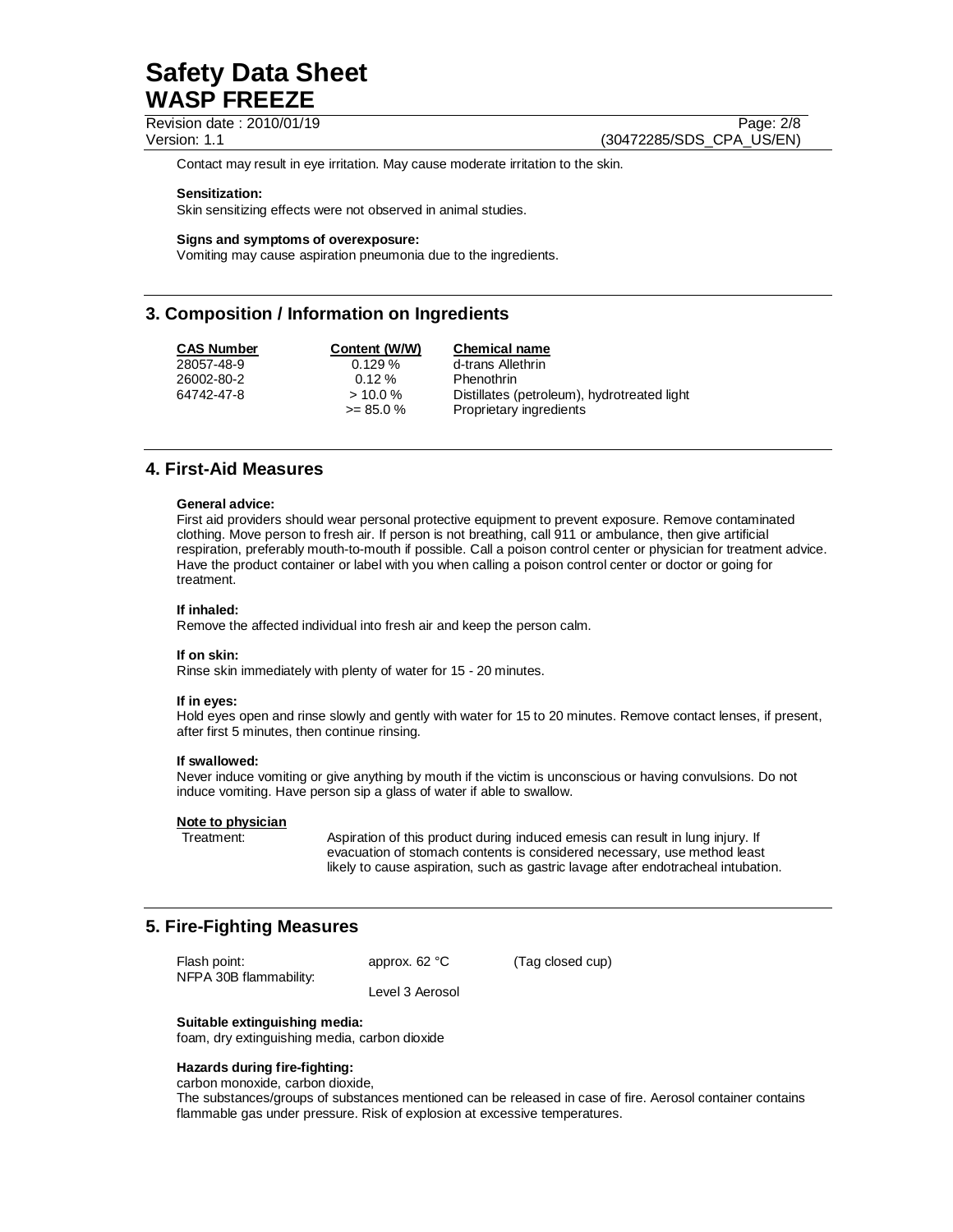Revision date : 2010/01/19 **Page: 3/8** Page: 3/8

Version: 1.1 (30472285/SDS\_CPA\_US/EN)

#### **Protective equipment for fire-fighting:**

Firefighters should be equipped with self-contained breathing apparatus and turn-out gear.

#### **Further information:**

Evacuate area of all unnecessary personnel. Contain contaminated water/firefighting water. Do not allow to enter drains or waterways.

## **6. Accidental release measures**

#### **Personal precautions:**

Take appropriate protective measures. Clear area. Shut off source of leak only under safe conditions. Extinguish sources of ignition nearby and downwind. Ensure adequate ventilation. Wear suitable personal protective clothing and equipment.

#### **Environmental precautions:**

Do not discharge into the subsoil/soil. Do not discharge into drains/surface waters/groundwater. Contain contaminated water/firefighting water. A spill of or in excess of the reportable quantity requires notification to state, local and national emergency authorities. This product is not regulated by CERCLA ('Superfund').

#### **Cleanup:**

Dike spillage. Pick up with suitable absorbent material. Spilled substance/product should be recovered and applied according to label rates whenever possible. If application of spilled substance/product is not possible, then spills should be contained, solidified, and placed in suitable containers for disposal. After decontamination, spill area can be washed with water. Collect wash water for approved disposal.

## **7. Handling and Storage**

#### **Handling**

#### **General advice:**

RECOMMENDATIONS ARE FOR MANUFACTURING, COMMERCIAL BLENDING, AND PACKAGING WORKERS. PESTICIDE APPLICATORS & WORKERS must refer to the Product Label and Directions for Use attached to the product. Provide good ventilation of working area (local exhaust ventilation if necessary). Keep away from sources of ignition - No smoking. Keep container tightly sealed. Protect against heat. Handle and open container with care. Do not open until ready to use. Once container is opened, content should be used as soon as possible. Provide means for controlling leaks and spills. Follow label warnings even after container is emptied. The substance/ product may be handled only by appropriately trained personnel. Avoid all direct contact with the substance/product. Avoid contact with the skin, eyes and clothing. Avoid inhalation of dusts/mists/vapours. Wear suitable personal protective clothing and equipment.

#### **Protection against fire and explosion:**

Aerosol container contains flammable gas under pressure. The relevant fire protection measures should be noted. Fire extinguishers should be kept handy. Avoid all sources of ignition: heat, sparks, open flame. Avoid extreme heat. Ground all transfer equipment properly to prevent electrostatic discharge. Electrostatic discharge may cause ignition.

#### **Storage**

#### **General advice:**

Protect containers from physical damage. Store in a cool, dry, well-ventilated area. Avoid all sources of ignition: heat, sparks, open flame.

#### **Storage incompatibility:**

General advice: Segregate from incompatible substances. Segregate from foods and animal feeds. Segregate from textiles and similar materials.

#### **Storage stability:**

 May be kept indefinitely if stored properly. If an expiry date is mentioned on the packaging/label this takes priority over the statements on storage duration in this safety data sheet.

#### **Temperature tolerance**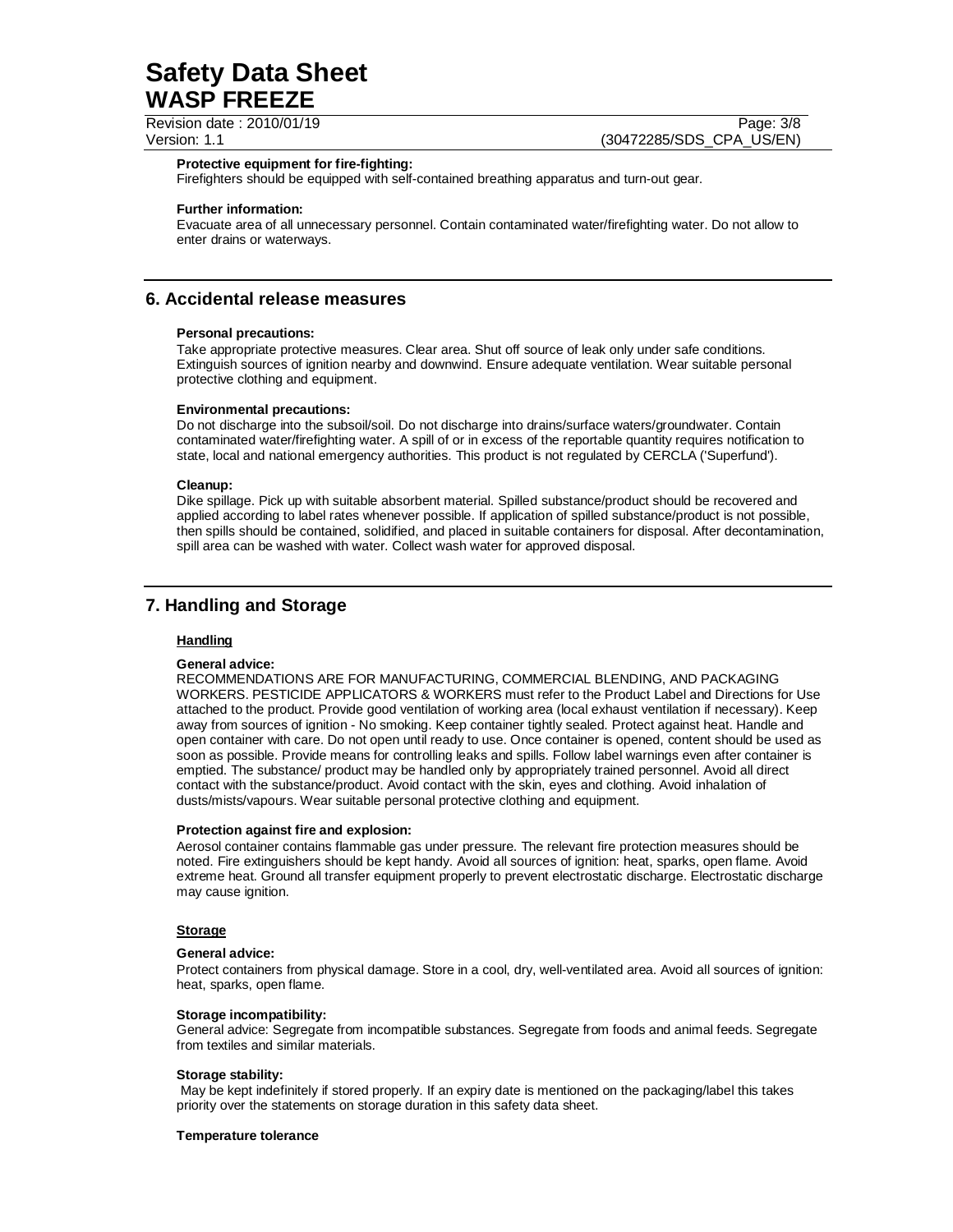Revision date : 2010/01/19 Page: 4/8

Version: 1.1 (30472285/SDS\_CPA\_US/EN)

Protect from temperatures above: 130 °F Explosive at or above indicated temperature.

# **8. Exposure Controls and Personal Protection**

**Users of a pesticidal product should refer to the product label for personal protective equipment requirements.** 

#### **Components with workplace control parameters**

| Distillates (petroleum), |              |                                                                                                                                                                                                                                                                         |
|--------------------------|--------------|-------------------------------------------------------------------------------------------------------------------------------------------------------------------------------------------------------------------------------------------------------------------------|
| hydrotreated light       | <b>ACGIH</b> | TWA value 200 mg/m3 Non-aerosol (total hydrocarbon<br>vapor):<br>Application restricted to conditions in which there are<br>negligible aerosol exposures.<br>Skin Designation Non-aerosol (total hydrocarbon vapor);<br>The substance can be absorbed through the skin. |
|                          |              |                                                                                                                                                                                                                                                                         |

#### **Advice on system design:**

Whenever possible, engineering controls should be used to minimize the need for personal protective equipment.

#### **Personal protective equipment**

#### **RECOMMENDATIONS FOR MANUFACTURING, COMMERCIAL BLENDING, AND PACKAGING WORKERS:**

#### **Respiratory protection:**

Wear respiratory protection if ventilation is inadequate. Wear a NIOSH-certified (or equivalent) organic vapour/particulate respirator. For situations where the airborne concentrations may exceed the level for which an air purifying respirator is effective, or where the levels are unknown or Immediately Dangerous to Life or Health (IDLH), use NIOSH-certified full facepiece pressure demand self-contained breathing apparatus (SCBA) or a full facepiece pressure demand supplied-air respirator (SAR) with escape provisions.

#### **Hand protection:**

Chemical resistant protective gloves, Protective glove selection must be based on the user's assessment of the workplace hazards.

#### **Eye protection:**

Safety glasses with side-shields. Tightly fitting safety goggles (chemical goggles). Wear face shield if splashing hazard exists.

#### **Body protection:**

Body protection must be chosen depending on activity and possible exposure, e.g. head protection, apron, protective boots, chemical-protection suit.

#### **General safety and hygiene measures:**

RECOMMENDATIONS FOR MANUFACTURING, COMMERCIAL BLENDING, AND PACKAGING WORKERS Wear long sleeved work shirt and long work pants in addition to other stated personal protective equipment. Work place should be equipped with a shower and an eye wash. Handle in accordance with good industrial hygiene and safety practice. Personal protective equipment should be decontaminated prior to reuse. Gloves must be inspected regularly and prior to each use. Replace if necessary (e.g. pinhole leaks). Take off immediately all contaminated clothing. Store work clothing separately. Hands and/or face should be washed before breaks and at the end of the shift. No eating, drinking, smoking or tobacco use at the place of work. Keep away from food, drink and animal feeding stuffs.

## **9. Physical and Chemical Properties**

Form: liquid

Odour: solvent-like Colour: pale yellow, clear

pH value: of low solubility, not applicable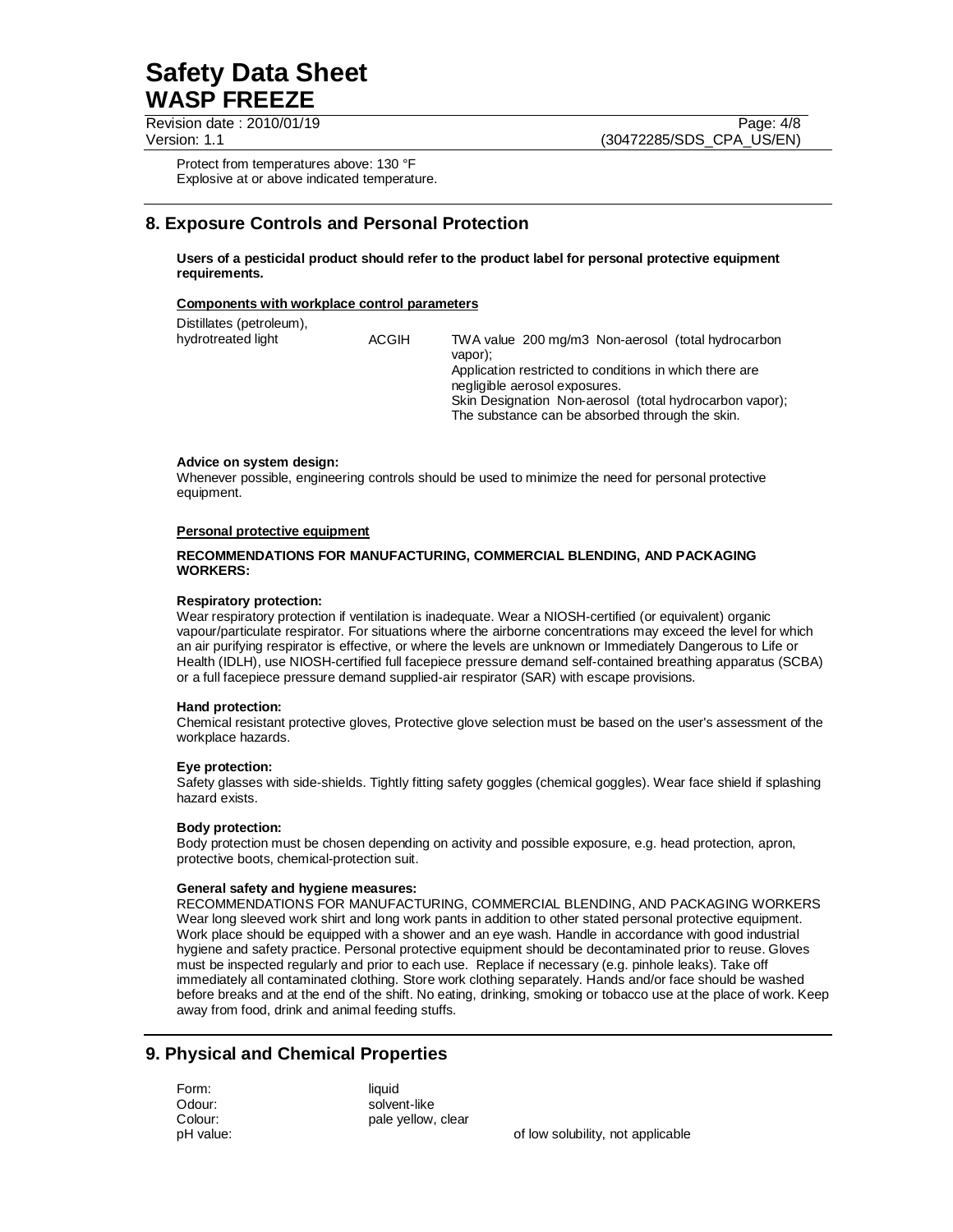Revision date : 2010/01/19 Page: 5/8

Version: 1.1 (30472285/SDS\_CPA\_US/EN)

Solubility in water: sparingly soluble sparingly soluble

Vapour pressure: approx. 6895 hPa (approx. 19 °C) Density: 0.80 g/cm3 (approx. 20 °C)

# **10. Stability and Reactivity**

#### **Conditions to avoid:**

Avoid all sources of ignition: heat, sparks, open flame. Avoid extreme temperatures. Avoid prolonged exposure to extreme heat. Avoid contamination. Avoid electro-static discharge.

#### **Substances to avoid:**

No substances known that should be avoided.

#### **Hazardous reactions:**

The product is chemically stable.

#### **Decomposition products:**

No hazardous decomposition products if stored and handled as prescribed/indicated., Prolonged thermal loading can result in products of degradation being given off.

#### **Thermal decomposition:**

Possible thermal decomposition products: carbon monoxide, carbon dioxide Stable at ambient temperature. If product is heated above decomposition temperature toxic vapours may be released. To avoid thermal decomposition, do not overheat.

#### **Corrosion to metals:**

Corrosive effects to metal are not anticipated.

# **11. Toxicological information**

#### **Acute toxicity**

#### **Oral:**

Type of value: LD50 Species: rat Value: > 5,000 mg/kg

**Dermal:** 

Type of value: LD50 Species: rabbit Value: > 2,000 mg/kg

#### **Sensitization:**

Species: guinea pig Result: Non-sensitizing.

#### **Genetic toxicity**

Information on: bioallethrin No mutagenic effects reported.

Information on: d-phenothrin No mutagenic effects reported.

Information on: Distillates (petroleum), hydrotreated light In the majority of tests performed (bacteria/microorganisms/cell cultures) a mutagenic effect was not found. A mutagenic effect was also not observed in in-vivo assays. Literature data. ----------------------------------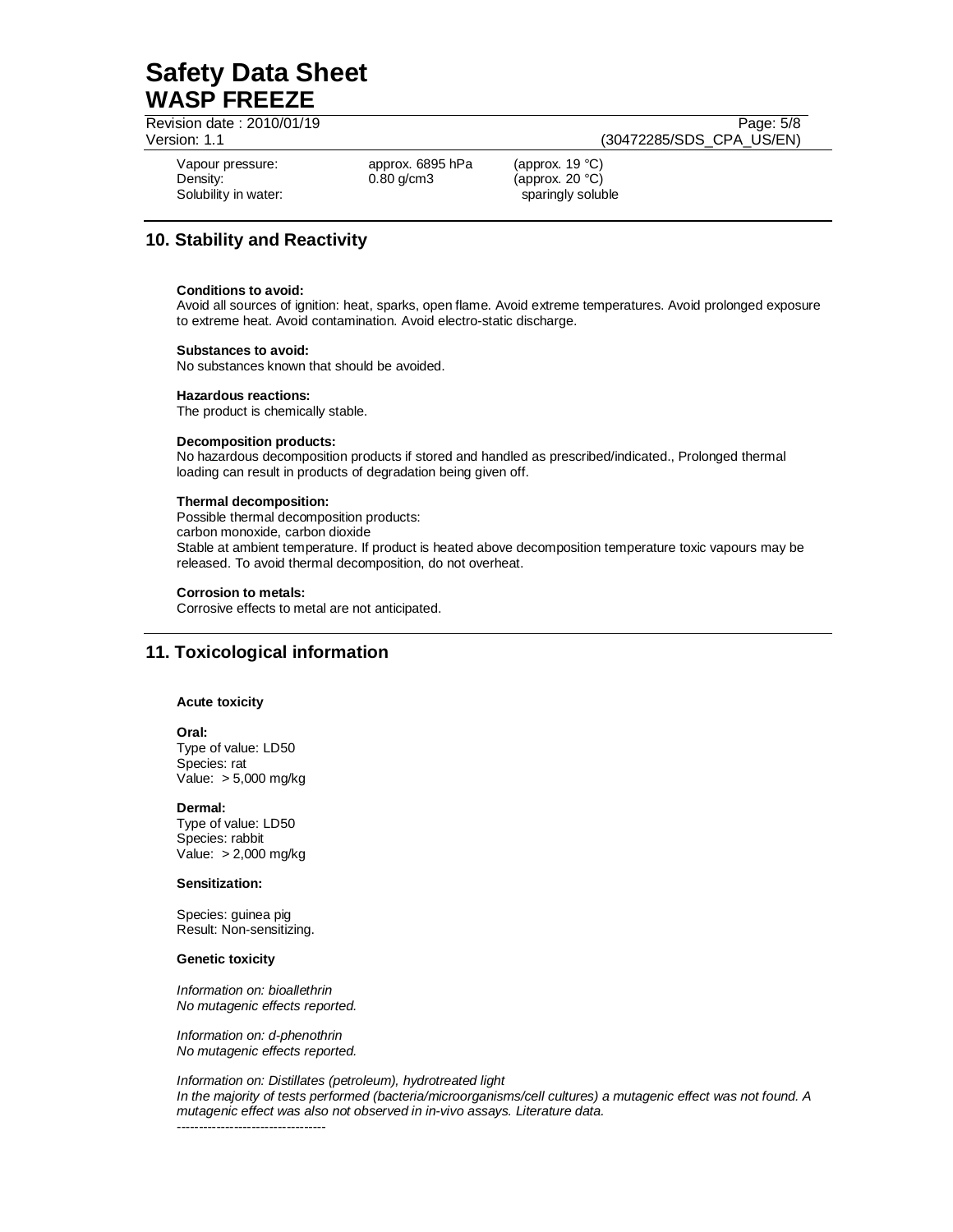Revision date : 2010/01/19 Page: 6/8

Version: 1.1 (30472285/SDS\_CPA\_US/EN)

#### **Carcinogenicity**

Information on: bioallethrin Indication of possible carcinogenic effect in animal tests. A clear indication of an increased risk of cancer in humans has so far not been shown. Information on: d-phenothrin Not likely to be carcinogenic to humans (US EPA 2005 Guidelines). ----------------------------------

#### **Reproductive toxicity**

Information on: bioallethrin No reproductive toxic effects reported. Information on: d-phenothrin No reproductive toxic effects reported. ----------------------------------

#### **Development:**

Information on: d-phenothrin No teratogenic effects reported. Information on: Distillates (petroleum), hydrotreated light No indications of a developmental toxic / teratogenic effect were seen in animal studies. Literature data. ----------------------------------

## **12. Ecological Information**

#### **Fish**

Information on: bioallethrin Acute: Flow through. Salvelinus namaycush/LC50: =  $9.9 \mu g$ /l The ecological data given are those of the active ingredient.

Information on: d-phenothrin Acute: Oncorhynchus mykiss/LC50 (96 h): 0.0027 mg/l

Information on: Distillates (petroleum), hydrotreated light Acute: Brachydanio rerio/LC50 (96 h): 7.3 mg/l The product has not been tested. The statement has been derived from products of a similar structure and composition. Literature data. ----------------------------------

#### **Aquatic invertebrates**

Information on: bioallethrin Acute: Flow through. Daphnia magna/LC50 (96 h): 0.0356 mg/l

Information on: d-phenothrin Acute: Daphnia magna (96 h): > 300 mg/l

Information on: Distillates (petroleum), hydrotreated light Acute: Daphnia magna/EL50 (48 h): 1.4 - 21 mg/l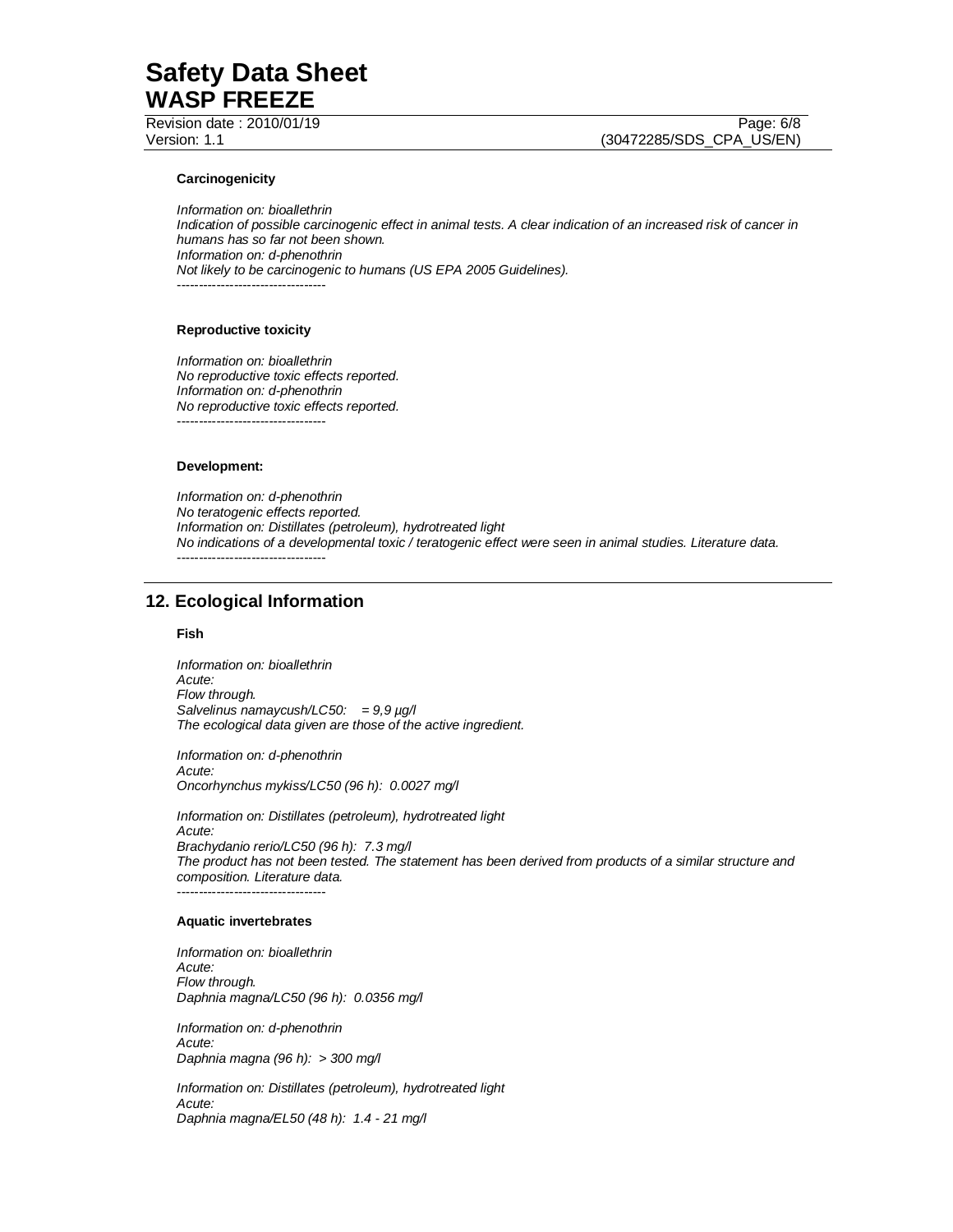Revision date : 2010/01/19 Page: 7/8

Version: 1.1 (30472285/SDS\_CPA\_US/EN)

The product has not been tested. The statement has been derived from products of a similar structure and composition. Literature data. ----------------------------------

#### **Aquatic plants**

Information on: Distillates (petroleum), hydrotreated light Toxicity to aquatic plants: algae/EC50 (72 h): 3.7 - 8.3 mg/l Literature data. ----------------------------------

## **13. Disposal considerations**

#### **Waste disposal of substance:**

Pesticide wastes are regulated. Improper disposal of excess pesticide, spray mix or rinsate is a violation of federal law. If pesticide wastes cannot be disposed of according to label instructions, contact the State Pesticide or Environmental Control Agency or the Hazardous Waste representative at the nearest EPA Regional Office for guidance.

#### **Container disposal:**

Do not cut, puncture, crush, or incinerate empty aerosol containers. Consult state or local disposal authorities for approved alternative procedures such as container recycling. Empty aerosol cans may meet the definition of RCRA D003. Consult local and/or regional EPA for further guidance.

## **14. Transport Information**

Reference Bill of Lading

## **15. Regulatory Information**

#### **Federal Regulations**

| <b>Registration status:</b><br>Chemical | TSCA, US | blocked / not listed |
|-----------------------------------------|----------|----------------------|
| <b>Crop Protection</b>                  | TSCA, US | released / exempt    |

**EPCRA 311/312 (Hazard categories):** Acute; Fire; Sudden release of pressure

## **16. Other Information**

### **Refer to product label for EPA registration number.**

Recommended use: insecticide

BASF supports worldwide Responsible Care® initiatives. We value the health and safety of our employees, customers, suppliers and neighbors, and the protection of the environment. Our commitment to Responsible Care is integral to conducting our business and operating our facilities in a safe and environmentally responsible fashion, supporting our customers and suppliers in ensuring the safe and environmentally sound handling of our